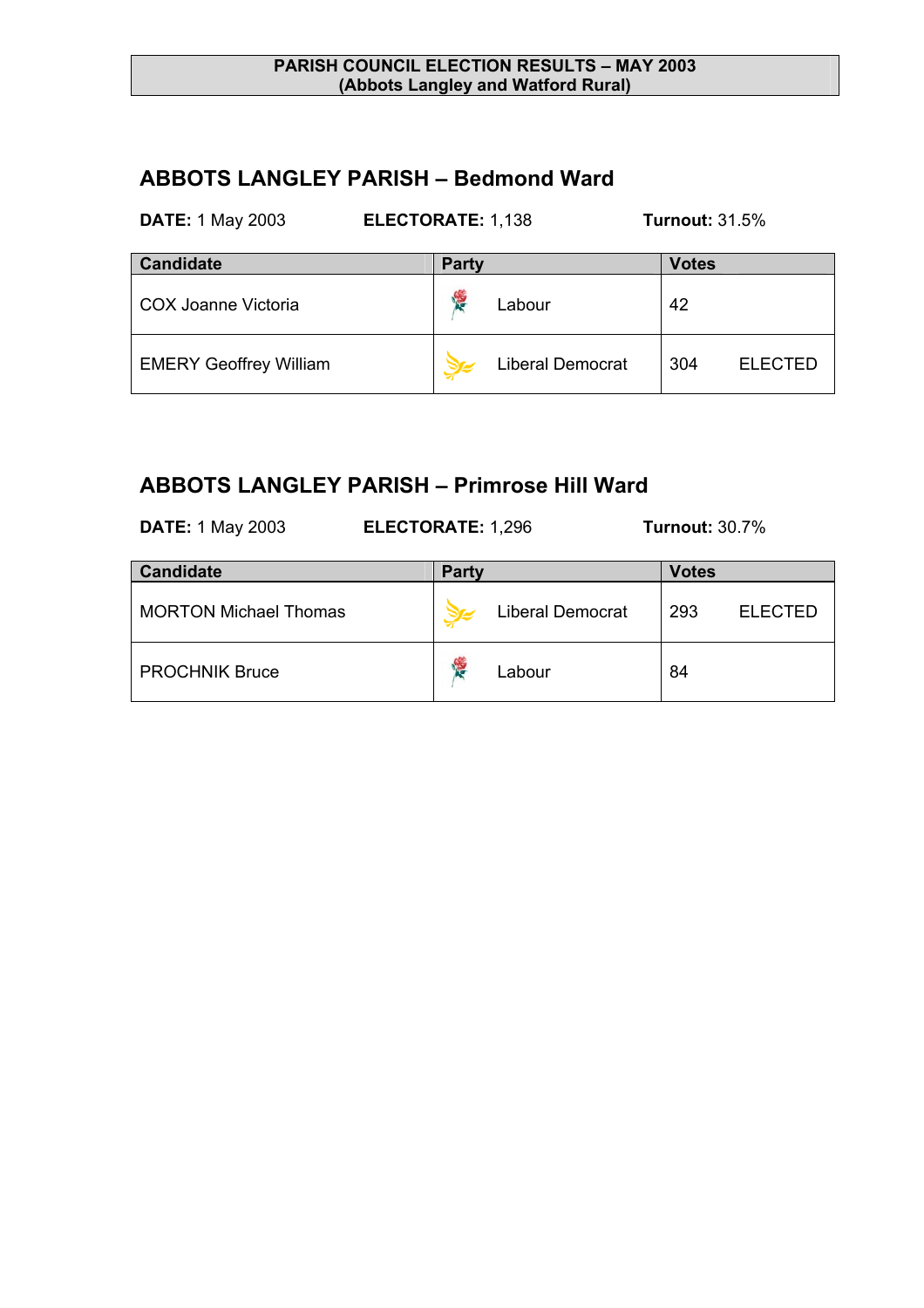# **WATFORD RURAL PARISH – Ashridge Ward**

| <b>DATE: 1 May 2003</b>       | <b>ELECTORATE: 2,317</b> | <b>Turnout: 19.8%</b> |  |
|-------------------------------|--------------------------|-----------------------|--|
| <b>Candidate</b>              | <b>Party</b>             | <b>Votes</b>          |  |
| <b>AITMAN Gabriel</b>         | <b>Liberal Democrat</b>  | 147                   |  |
| <b>JOHNSTONE Doreen Edith</b> | <b>RE</b><br>Labour      | 282<br><b>ELECTED</b> |  |
| <b>WILKINSON Donald Brian</b> | <b>RE</b><br>Labour      | 293<br><b>ELECTED</b> |  |

# **WATFORD RURAL PARISH – Carpenders Park Ward**

| <b>DATE: 1 May 2003</b>      | <b>ELECTORATE: 3,855</b> |              | <b>Turnout: 34.6%</b>   |  |              |                |
|------------------------------|--------------------------|--------------|-------------------------|--|--------------|----------------|
| <b>Candidate</b>             |                          | <b>Party</b> |                         |  | <b>Votes</b> |                |
| <b>HAMES Pamela Rosemary</b> |                          |              | <b>Liberal Democrat</b> |  | 788          | <b>ELECTED</b> |
| <b>ROQUES Muriel</b>         |                          |              | Conservative            |  | 678          | <b>ELECTED</b> |
| <b>STEWART Nigel Daniel</b>  |                          |              | Conservative            |  | 729          | <b>ELECTED</b> |
| <b>WINTERS Leslie</b>        |                          |              | Conservative            |  | 662          |                |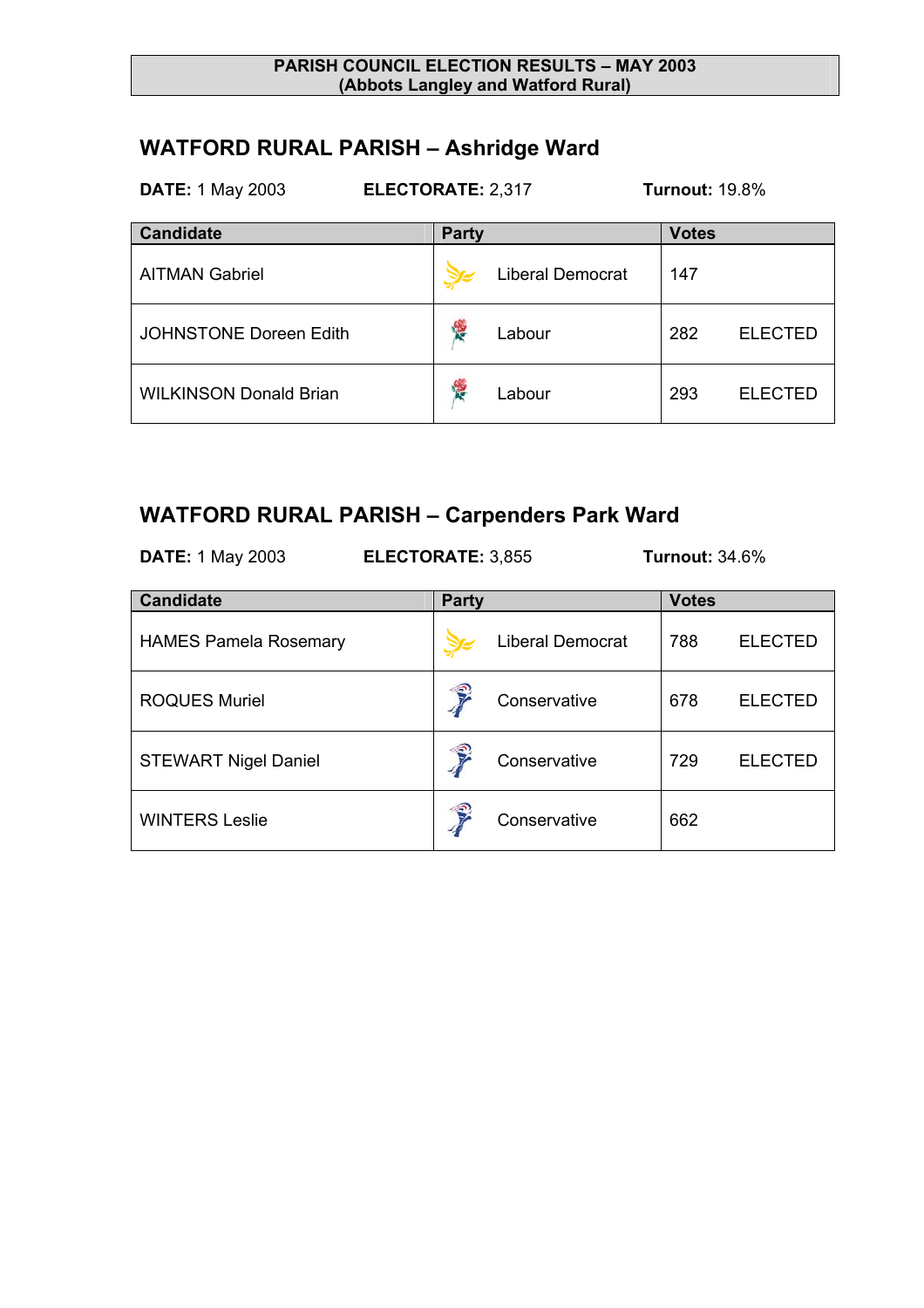## **WATFORD RURAL PARISH – Hayling Ward**

**DATE:** 1 May 2003 **ELECTORATE:** 2,335 **Turnout:** 20.6%

| <b>Candidate</b>                     | <b>Party</b> |                         | <b>Votes</b> |                |
|--------------------------------------|--------------|-------------------------|--------------|----------------|
| <b>ASQUITH Jeremy Edmund Campion</b> |              | <b>Liberal Democrat</b> | 111          |                |
| <b>KING Stephen Michael James</b>    |              | Labour                  | 268          | <b>ELECTED</b> |
| <b>LOWES David John</b>              |              | <b>Liberal Democrat</b> | 98           |                |
| <b>REDSHAW Phillip lan</b>           |              | Labour                  | 267          | <b>ELECTED</b> |
| <b>REIDY Maralyn Rosemary</b>        |              | Labour                  | 255          | <b>ELECTED</b> |
| <b>WAUGH Anneliese</b>               |              | <b>Liberal Democrat</b> | 103          |                |

### **WATFORD RURAL PARISH – Northwick Ward**

**DATE:** 1 May 2003 **ELECTORATE:** 2,974 **Turnout:** 18.8%

| <b>Candidate</b>                  | <b>Party</b>           |              | <b>Votes</b> |                |
|-----------------------------------|------------------------|--------------|--------------|----------------|
| <b>BULL Sheila Margaret</b>       | <b>RE</b>              | Labour       | 283          | <b>ELECTED</b> |
| <b>KING Joan</b>                  | <b>RE</b>              | Labour       | 302          | <b>ELECTED</b> |
| <b>KING Pamela Elsie Margaret</b> | <b>RE</b>              | Labour       | 322          | <b>ELECTED</b> |
| LEWIS Lynda                       | $\widehat{\mathbf{S}}$ | Conservative | 235          |                |